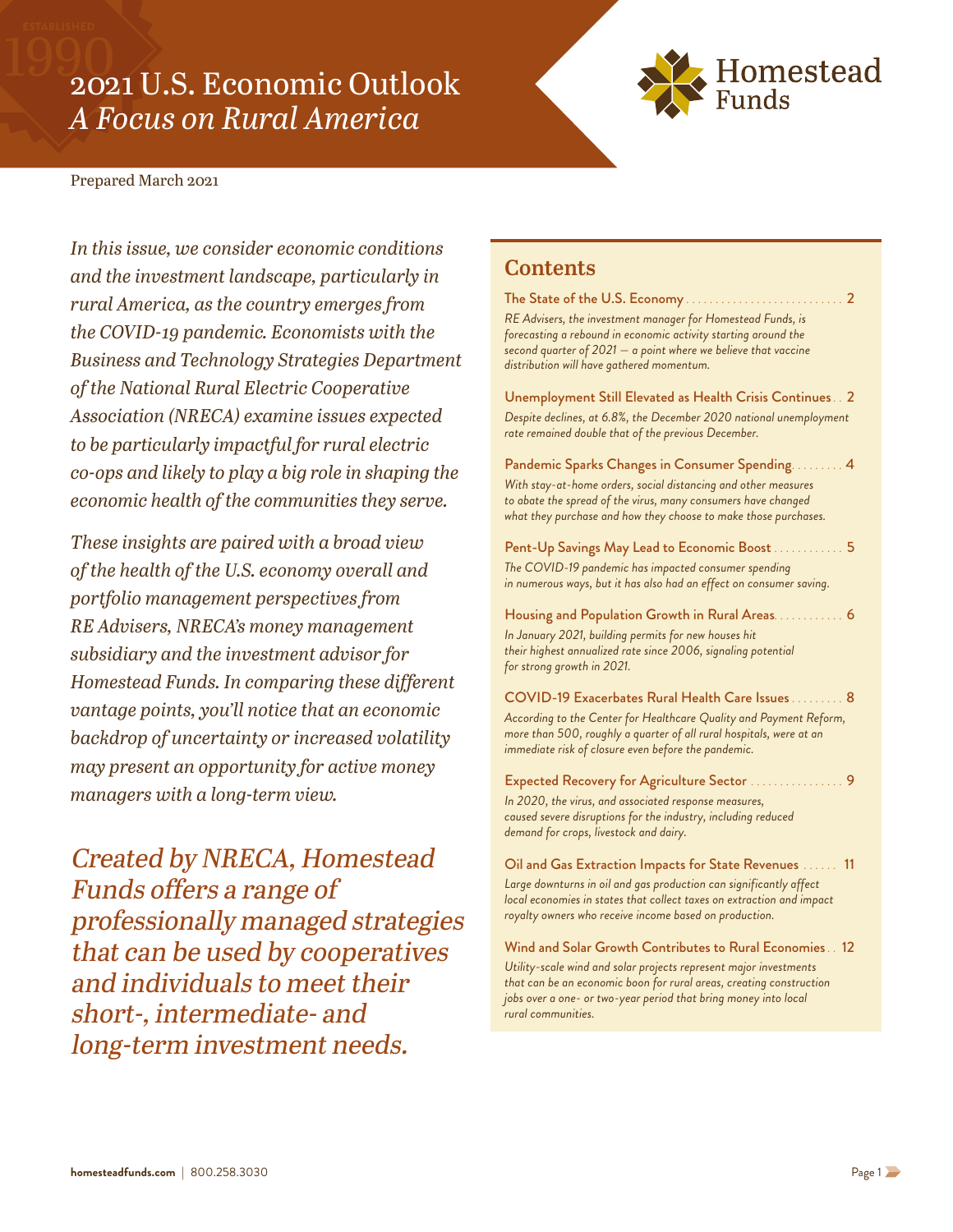# <span id="page-1-0"></span>The State of the U.S. Economy

*RE Advisers*

A momentous 2020 is behind us, and the country looks to be slowly emerging from the pandemic. Importantly, the vaccine rollout is progressing. Notwithstanding supply and distribution difficulties, more and more people are getting their shots; additional vaccines are nearing authorization, and we are seeing a decline in the daily number of new cases. This, along with critically important support from the Federal Reserve and fiscal stimulus packages, is helping to return the economy to health and boosting markets.

But the economic recovery is far from complete. The employment picture is better, but the jobless rate is still elevated relative to pre-pandemic lows. Many sectors and businesses suffered because of the pandemic and corresponding restrictions on travel and other activities. Data on consumer activities, particularly travel and restaurant dining, is starting to trend higher but has a long way to go.

RE Advisers, the investment manager for Homestead Funds, is forecasting a rebound in economic activity starting around the second quarter of 2021 — a point where we believe that vaccine distribution will have gathered momentum. Once Americans reach a confidence level about their safety, we anticipate that they'll return to pre-COVID-19 activities. In some sectors, there is quite a bit of pent-up demand after a year of limitations.

NRECA's Business and Technology Strategies Department offers insights on trends affecting operations, technology, consumer expectations and policy. The team engages directly with internal and external stakeholders and represents cooperative needs in key forums to help ensure the longevity and success of America's electric cooperatives.

The hardest-hit industries — including travel and accommodations, restaurant and health care — could see a surge of activity in the second half of 2021.

Very broadly, we see opportunities ahead for a number of sectors, notably information technology, health care, industrials and communication services. Our portfolio managers have long focused on themes of "disruption" in positioning the portfolios. A number of those trends accelerated at lightning speed in the pandemic-living environment. Consider the boom in online shopping, which is positive for businesses that focus on shipping logistics and technology, or health care, where spending and new options for service delivery could help boost profits. Change is a powerful opportunity, a theme we explore here with a focus on companies and industries that have a substantial footprint in rural America.

### Unemployment Still Elevated as Health Crisis Continues *NRECA*

After peaking at over 14%in April 2020 as social distancing measures took effect across much of the country,<sup>1</sup> the U.S. unemployment rate declined steadily through October 2020, before largely flattening out in November and December, according to data from the U.S. Bureau of Labor Statistics (BLS). Despite declines, at 6.8%, the January 2021 national unemployment rate remained considerably higher than the 4.0% rate in January 2020.<sup>2</sup>

Throughout the COVID-19 health crisis, the unemployment rate in non-metropolitan (rural) counties has remained lower than in metropolitan counties. From April to June, unemployment rates declined more rapidly in rural counties, with the gap between rural and metropolitan county rates reaching 2.9% in June but narrowing to only 0.8% by January 2021 as the virus, which was first seen largely in major cities, spread nationwide during the summer, with many rural areas being hard hit. The unemployment rate in rural counties stood at 6.1% in January 2021, an increase from the previous months and significantly higher than the 4.8% rate reported in January 2020.3

<sup>1</sup> Homestead Funds, Mid-Year 2020 U.S. Economic Outlook: *A Focus on Rural America,* August 2020.

<sup>2</sup>U.S. Bureau of Labor Statistics.

<sup>&</sup>lt;sup>3</sup>Aggregate unemployment rates for rural and metropolitan counties are calculated by NRECA using county-level unemployment data from the BLS Local Area Unemployment Statistics (LAUS) Program. All rates in this report are not seasonally adjusted (i.e., not adjusted for predictable seasonal patterns) because these adjustments are not applied below the state level. Preliminary county-level data for January 2021 was the latest available as of printing.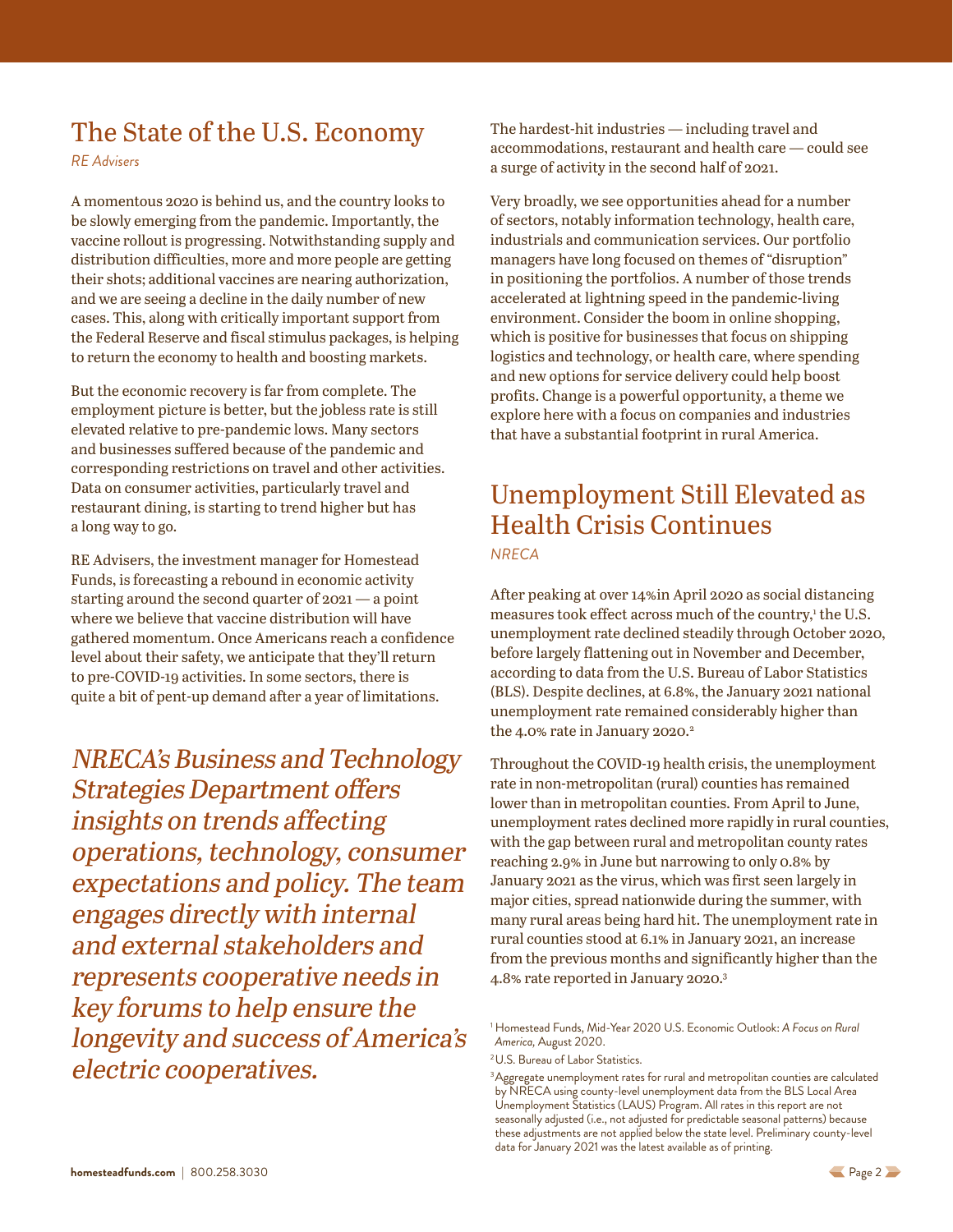<span id="page-2-0"></span>





Year-Over-Year Unemployment Rate in Non-Metropolitan (Rural) Counties by Dominant Industry

Sources: NRECA analysis of data from the U.S. Bureau of Labor Statistics and USDA Economic Research Service.

There continues to be significant variation in unemployment across sectors. The U.S. Department of Agriculture (USDA) classifies counties by their dependence on particular economic sectors.4 While in January 2021 every type of rural county was experiencing elevated unemployment when compared with the previous January, the increases in unemployment were particularly prevalent in counties

dependent on mining and extraction (+2.5%), recreation (+1.7%), and government (+1.5%). The impact was less severe in rural counties dependent on manufacturing (+0.8%) and farming (+0.4%). This difference across economic sectors has been driven by the varying impacts of the virus and measures meant to contain it, which have affected consumer demand, supply chains, and state and local government revenues, and proven particularly challenging to industries that rely on delivering in-person services and those associated with transportation and travel.

Looking forward, a new report<sup>5</sup> from the Congressional Budget Office (CBO) projects that U.S. GDP will reach prepandemic levels by mid-2021. Employment tends to lag economic growth, and CBO projects that total employment will not reach pre-pandemic levels until 2024. CBO bases its projections on the expectation that national vaccination efforts will be successful and reduce the need for social distancing significantly by this time, facilitating economic growth. While the CBO does not differentiate between metropolitan and rural counties, there are significant challenges to rural vaccine distribution given lower population density, lack of access to health care facilities and lack of major national pharmacy chains. This has been especially challenging with the earliest two-dose vaccines that require special refrigeration often not available at rural health care facilities. This may be eased as newer vaccines that do not require this special handling become available. Nevertheless, there are major hurdles to overcome if vaccination is to reach more rural areas and not delay their recovery.<sup>6</sup>

#### **By Comparison, Stability in Agricultural Jobs**

The strength of rural employment has been driven in part by agricultural jobs during the pandemic. Typically we think of the agricultural sector as being more volatile than non-agriculture work because of the big swings in seasonal hiring. In the off-season, we also usually see agricultural unemployment spike to about twice the non-ag unemployment rate. This year, however, we saw a change from the usual relationships between agricultural and non-agricultural job markets. While non-ag unemployment shot to a national peak of 15.6% in April 2020, agriculture-sector unemployment topped out at 12.5%, according to data provided by the Bureau of Labor Statistics.

*RE Advisers*

<sup>4</sup>Unemployment rates by county typology are calculated by NRECA using county-level unemployment rates from BLS and county economic typologies from the USDA's Economic Research Service. The USDA's county typologies are based on 2015 data.

<sup>5</sup> Congressional Budget Office, An Overview of the Economic Outlook: 2021 to 2031, February 2021.

<sup>&</sup>lt;sup>6</sup>National Rural Health Association, Policy Brief: Ensuring an Equitable Distribution of COVID-19 Vaccines in Rural Communities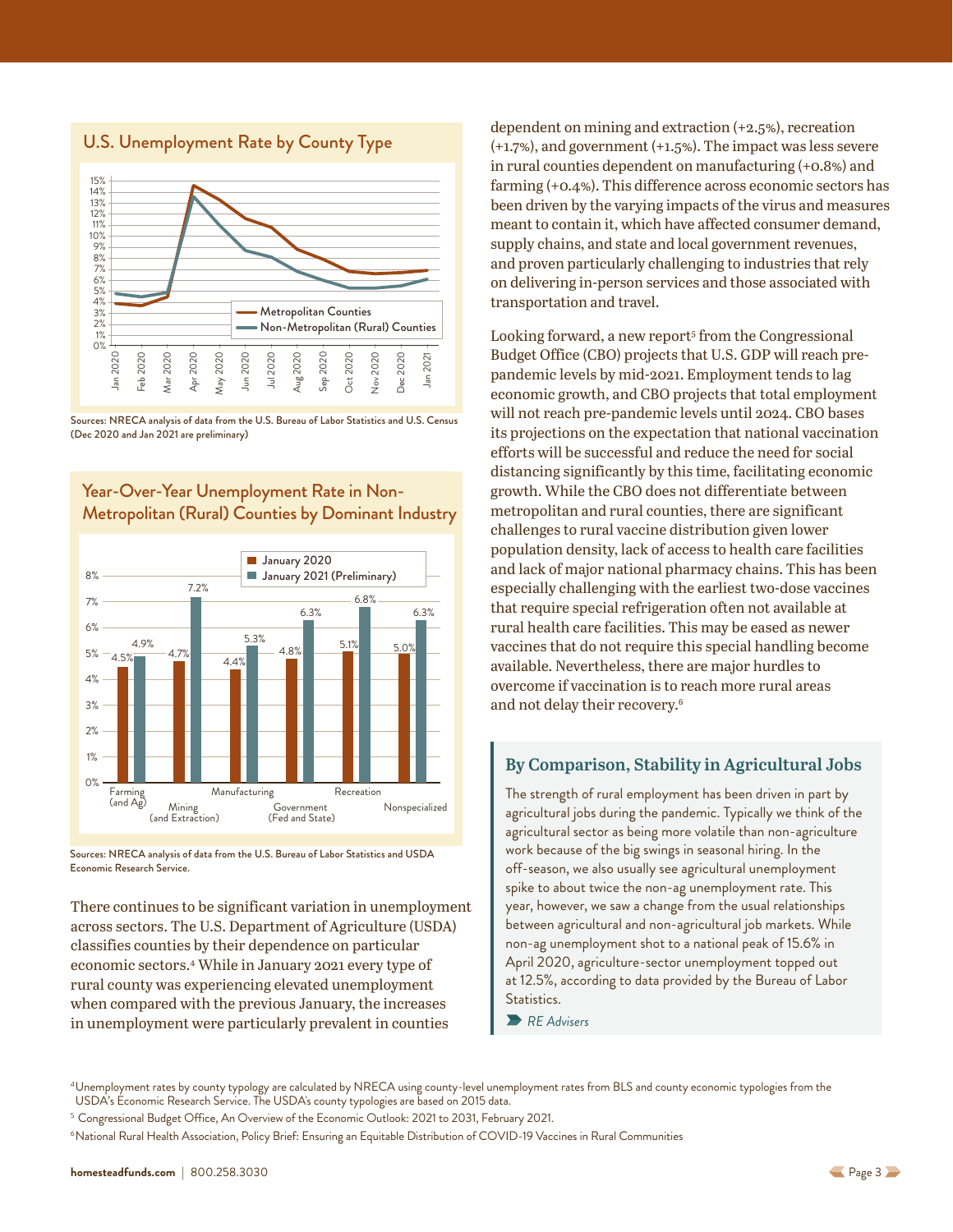# <span id="page-3-0"></span>Pandemic Sparks Changes in Consumer Spending

*NRECA*

The COVID-19 pandemic has quickly caused significant changes in the U.S. economy, including impacts on consumer spending habits. With stay-at-home orders, social distancing and other measures to abate the spread of the virus, many consumers have changed what they purchase and how they choose to make those purchases.

Although data from the U.S. Bureau of Economic Analysis (BEA) shows a 3.9% decline in consumer spending in 2020,7 changes in consumption have not been consistent across economic sectors. Consumption of services decreased by 7.3% overall, with spending on recreation, transportation and health care dropping by 31.7%, 23.3% and 8.2%, respectively. Meanwhile, purchases of goods went up by 3.9%, including an 18% increase in consumption of recreational goods (e.g., personal computers, video and audio devices) and recreational vehicles (e.g., bicycles, motorcycles and boats). Spending on food and beverages purchased for off-premises consumption increased by 6.9%, in contrast to the 21.9% decrease in spending on food services at dining establishments and accommodations at hotels and motels.

Consumption of furnishings and household equipment went up by 5.7% overall, driven largely by increases in purchases of tools, hardware, outdoor equipment and supplies of more than 10% from the previous year. As

Americans spent more time at home, they invested in upgrades, renovations and do-it-yourself projects, resulting in reported third-quarter sales increases of 30% and 24.6% for Lowe's and Home Depot, respectively.<sup>8</sup>

A research report from J.P. Morgan also examined the impacts of COVID-19 on consumer spending habits, finding that consumers spent more on particular products and less on others.9 Not surprisingly, sales of household cleaners and disinfectants were consistently up more than 50%-100% at the start of the pandemic, with sales of most of these types of products still up at least 20% by the third quarter of 2020. The study also pointed toward significant increases in the purchase of vitamins and supplements, home hair color products, coffee and alcohol, while sales of cosmetics such as makeup, fragrance and sunscreen — decreased.

With social distancing measures and stay-at-home orders in many areas, consumers have been buying more products online rather than in person. Estimates from the U.S. Census Bureau show that while total retail sales were down, quarterly e-commerce increased by a record 31.9% in the second quarter of  $2020$ .<sup>10</sup> Even by the fourth quarter, e-commerce sales remained at levels 32.1% higher than in the fourth quarter of 2019.

| Change in Real Personal Consumption for Select Expenditures - 2020 vs. 2019 |          |                                 |          |
|-----------------------------------------------------------------------------|----------|---------------------------------|----------|
| Goods                                                                       | 3.9%     | <b>Services</b>                 | $-7.3%$  |
| <b>Motor Vehicle and Parts</b>                                              | 0.8%     | <b>Housing and Utilities</b>    | 1.1%     |
| <b>Furnishings and Household</b>                                            | 5.7%     | <b>Health Care</b>              | $-8.2%$  |
| <b>Recreational Goods and Vehicles</b>                                      | 18.0%    | Transportation                  | $-23.3%$ |
| <b>Other Durable Goods</b>                                                  | $-1.30%$ | Recreation                      | $-31.7%$ |
| Food and Beverage (Off-Premises)                                            | 6.9%     | <b>Food and Accommodations</b>  | $-21.9%$ |
| <b>Clothing and Footwear</b>                                                | $-7.7%$  | <b>Financial and Insurance</b>  | 1.0%     |
| <b>Gasoline and Other Energy Goods</b>                                      | $-12.3%$ | Communication                   | 2.2%     |
| Other Nondurable Goods                                                      | 6.4%     | Professional, Legal, Accounting | $-7.5%$  |

Source: NRECA analysis of data from the U.S. Bureau of Economic Analysis, Table 2.4.3U.

7NRECA analysis of data from the U.S. Bureau of Economic Analysis, Table 2.4.3U. Real Personal Consumption Expenditures.

<sup>8</sup> *CNBC,* "Pandemic-induced 'nesting' fuels Home Depot and Lowe's sales—Why it's likely to continue," November 20, 2020.

<sup>9</sup> J.P. Morgan, How COVID-19 Has Transformed Consumer Spending Habits, November 2020.

10U.S. Census Bureau, Quarterly Retail E-Commerce Sales 4th Quarter 2020, February 2021..

**[homesteadfunds.com](https://www.homesteadfunds.com/)** | 800.258.3030 [P](#page-2-0)age 4 Page 4 Page 4 Page 4 Page 4 Page 4 Page 4 Page 4 Page 4 Page 4 Page 4 Page 4 Page 4 Page 4 Page 4 Page 4 Page 4 Page 4 Page 4 Page 4 Page 4 Page 4 Page 4 Page 4 Page 4 Page 4 Page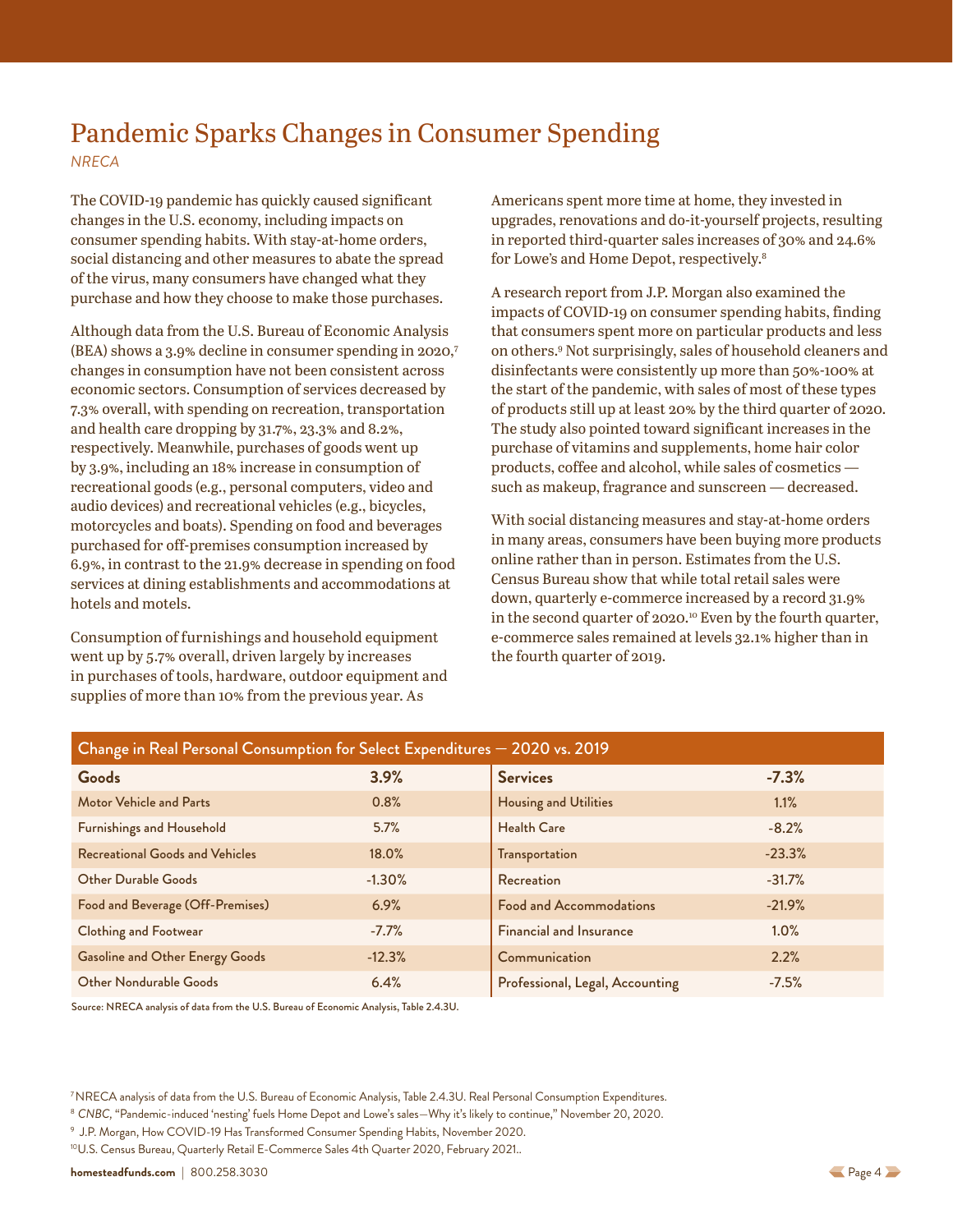<span id="page-4-0"></span>Such changes in consumer spending are already affecting rural economies. In response to increases in online shopping, Amazon added more than 427,000 employees through October of 2020.<sup>11</sup> Many of these employees work in warehouses located in rural communities. BLS data show that employment in the warehousing and storage industry in January 2021 was 8.1% higher than in January 2020.<sup>12</sup>

Of course, increases in e-commerce can also have negative consequences, particularly for brick-and-mortar retailers.<sup>13</sup> A record 12,200 U.S. stores closed in 2020, including a number of large retailers. However, like Lowe's and Home Depot, some businesses have fared better. Rural retailer Tractor Supply reported record earnings in fiscal year 2020, including a net sales increase of  $31.3\%$  in the fourth quarter.<sup>14</sup>

For rural areas, where many local communities depend on small businesses, changes in consumer spending can have lingering impacts. Businesses that are able to weather these effects are likely to see an encouraging outlook for 2021 as the economy rebounds. It is still unclear to what degree these changes will persist as the pandemic abates, but to the extent that some shifts prove permanent, local economies may experience continued structural reshaping.

### **Rural Retail Proves Resilient**

Brick-and-mortar retail businesses in rural communities have been outperforming their non-rural counterparts during the pandemic. Many of the larger retailers in these sparsely populated areas, such as home-improvement centers and discount stores, have materially outpaced their non-rural peers with double-digit same-store sales growth. In fact, the lower the population density around a particular store, the better its performance, as some of the big retailers have observed. While online shopping and curbside pickup have taken on a more prevalent role across America during the pandemic, these options are still less popular in remote locations where broadband infrastructure may be limited. All told, the local retail champions in small-town America have been able to carve out an enduring foothold with rural consumers. Indeed, the strong stock performance of these rural-focused retailers relative to their urban peers in the past year is starting to reflect these favorable dynamics.

*RE Advisers*

# Pent-Up Savings May Lead to Economic Boost

*NRECA*

The COVID-19 pandemic has impacted consumer spending in numerous ways, but it has also had an effect on consumer saving. BEA data show that the personal savings rate has been up substantially throughout the pandemic, reaching a record 33.7% in April 2020, and remaining at an elevated 20.5% even by January 2021.15 The rate, calculated as the percentage of personal disposable income (after taxes) not spent on consumption, interest or transfer payments, indicates that although spending was down in  $2020$ ,<sup>16</sup> consumers have excess spending power saved up that could potentially provide a future boost for the U.S. economy.





Sources: U.S. Bureau of Economic Analysis, Table 2.6.

Intuitively, it makes sense for the savings rate to rise during and in the aftermath of economic recessions, as consumers may lose confidence and spend less out of precaution, but government stimulus can also play a role in increasing savings by adding to personal income. Indeed, BEA data show that personal income went up by 6.1% in 2020, driven primarily by a 37.2% increase in income through government benefits.17 Of course, some of this income went toward spending, as personal consumption expenditures rose 9% in the third quarter of 2020 after dropping 1.8% and 9.6%

- <sup>11</sup> *The New York Times,* "Pushed by Pandemic, Amazon Goes on a Hiring Spree Without Equal," November 27, 2020.
- <sup>12</sup> U.S. Bureau of Labor Statistics, All employees, thousands, warehousing and storage, seasonally adjusted, Series ID CES4349300001.
- <sup>13</sup> Fortune, "A record 12,200 U.S. stores closed in 2020 as e-commerce, pandemic changed retail forever," January 7, 2021.

- <sup>15</sup> U.S. Bureau of Economic Analysis, Table 2.6 Personal Income and Its Disposition, Monthly. Full data back to 1959.
- <sup>16</sup> Data from the U.S. Bureau of Economic Analysis, Table 2.4.3U. Real Personal Consumption Expenditures, shows that spending decreased 3.9% in 2020.
- 

<sup>&</sup>lt;sup>14</sup> Tractor Supply Company, "Tractor Supply Company Reports Fourth Quarter and Fiscal 2020 Results and Increases Quarterly Dividend By 30%," January 28, 2021.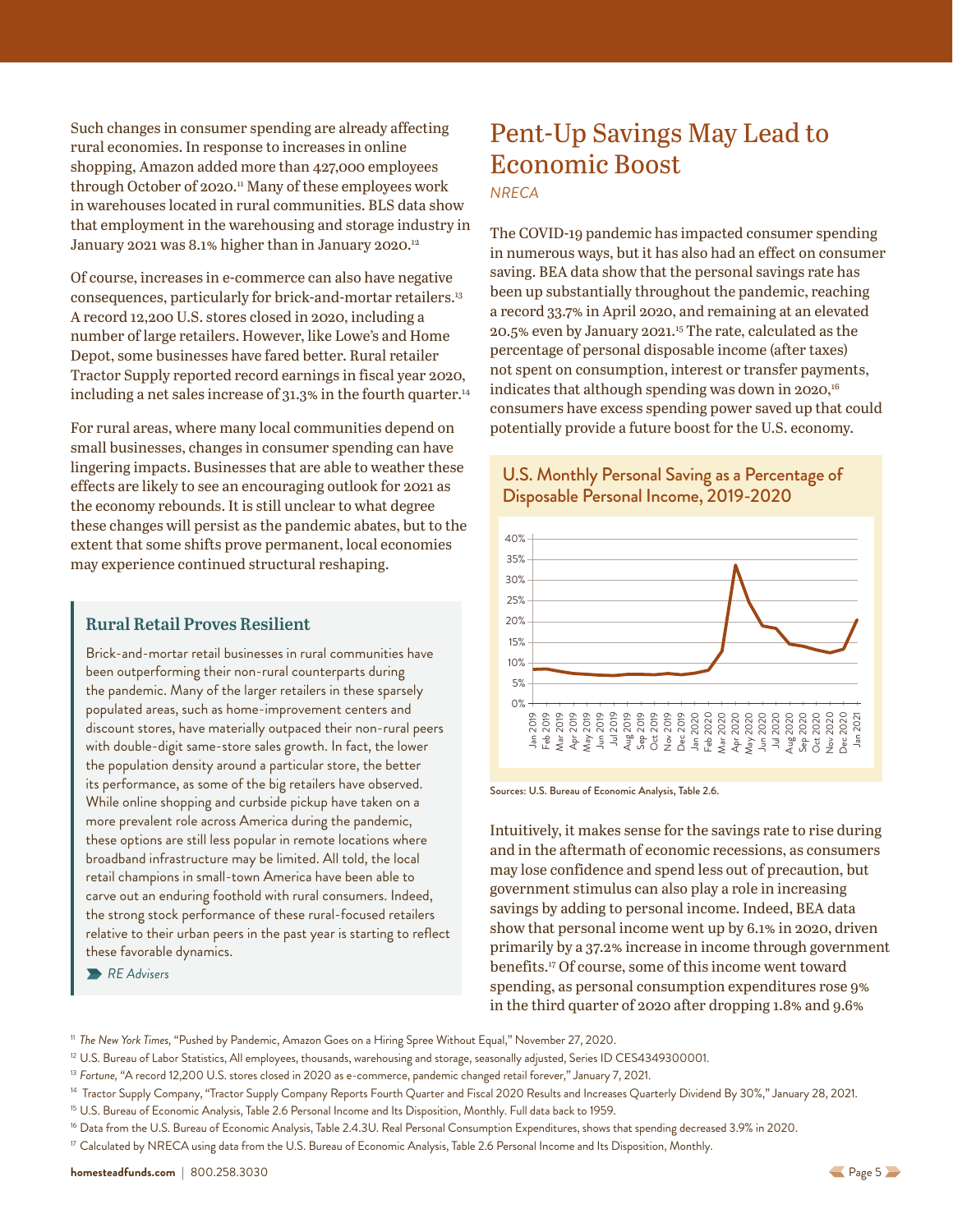<span id="page-5-0"></span>in the first and second quarters, respectively.<sup>18</sup> But analysis from the Federal Reserve Bank of Kansas City found that government transfers have induced savings and contributed to the elevated personal savings rate.<sup>19</sup>

There is limited evidence that increased savings lead directly to significant economic expansion, as past increases in the savings rate have historically failed to predict future consumption.20 However, the nature of our current economic situation, spurred by the COVID-19 health crisis and its resulting abatement measures, is largely unprecedented. Impacts across the economy have been uneven, with some industries, such as leisure and hospitality, experiencing more disruption than others. In many cases, these disruptions are not caused directly by changing consumer tastes or preferences but rather by measures to slow the spread of the virus. As a result, there is pent-up demand for travel, restaurants, movie theaters and other areas of the economy that many Americans have been avoiding for the past year.

#### **More (and Rural) Retailers Pivot to Online Shopping**

The pandemic has ushered in a new era of online shopping, including the now-mainstream trend of curbside pickup. The BOPIS option (retailer speak for buy-online-pickup-instore) had already been gaining traction in recent years, but COVID-19 helped to propel the trend forward drastically. According to Yahoo Finance, online shopping peaked at 44.5% of all retail in Q2 of 2020, up from a pre-pandemic level of 10.8%. While Americans have begun to resume more typical shopping habits, they have fallen in love with the convenience and flexibility that curbside pickup affords. In rural parts of our country, it is not necessarily as easy to flip the switch, but Dollar General's management in particular noted an uptick in mobile usage by their customers. In order for the rural community to participate in this part of the economy, broadband and telecom infrastructure is desperately needed. This shift toward online shopping could finally be the catalyst that moves governments toward stimulus for this infrastructure.

*RE Advisers*

As the rollout of vaccines continues in 2021, this pent-up demand could be unleashed and, combined with increased consumer savings, could lead to a boom for several industries and the economy as a whole.

# Housing and Population Growth in Rural Areas

*NRECA*

While the COVID-19 health crisis caused a sharp drop in new permitting and home starts in the first half of the year, both have recovered rapidly and there does not appear to have been a significant slowdown in completions. In January 2021, building permits for new houses hit their highest annualized rate since 2006 and remained elevated in February, signaling potential for strong growth in  $2021$ .<sup>21</sup> Regionally, permitting growth continues to be fastest in the South and the West, with smaller permitting upticks in the Northeast and Midwest.22

According to estimates from the U.S. Census Bureau, growth in housing stock has trended upward over the past decade. While growth was faster in metropolitan counties, rising from 0.4% in 2011 to 0.9% in 2019, there was also an uptick in growth in non-metropolitan counties from 0.2% in 2011 to 0.4% in 2019, so accelerating homebuilding should benefit both metropolitan and rural counties.<sup>23</sup>

Ultimately, housing growth is tied to population growth. In recent years, most of the internal migration within the U.S. has been toward smaller metropolitan areas. A Brookings analysis of U.S. census data shows that since 2015, Americans have been moving from larger, more expensive, major metro areas to metro areas with populations below 1 million.24 According to the U.S. Census Bureau, while non-metropolitan counties experienced net outmigration from 2015 to 2020, it occurred at a much lower rate than in the first half of the decade, and rural counties actually experienced positive net domestic migration in 2019 for the first time since the  $1990s.^{25}$ 

<sup>18</sup> NRECA analysis of data from the U.S. Bureau of Economic Analysis, Table 2.4.3U.

<sup>19</sup> Federal Reserve Bank of Kansas City, "Why Are Americans Saving So Much of Their Income?" December 4, 2020.

<sup>20</sup>*Id.*

<sup>&</sup>lt;sup>21</sup> Annual and Monthly Data spreadsheets for Housing Units Authorized In Permit-Issuing Places, Housing Units Started, and Housing Units Completed (all seasonally adjusted monthly data).

<sup>22</sup>U.S. Census Bureau, "Monthly New Residential Construction, February 2021," March 17, 2021.

<sup>&</sup>lt;sup>23</sup> NRECA analysis of data from the U.S. Census Bureau, using Annual Estimates of County Housing Units for States: 2010 to 2019 for all U.S. counties, metropolitan and non-metropolitan county classification.

<sup>&</sup>lt;sup>24</sup> Brookings Institution, "Even before coronavirus, census shows U.S. cities' growth was stagnating," April 6, 2020.

<sup>25</sup>U.S. Census Bureau, CPS Historical Migration/Geographic Mobility Tables, Table A-3 Immigration, Outmigration, and Net Migration by Metropolitan Status: 1986-2020.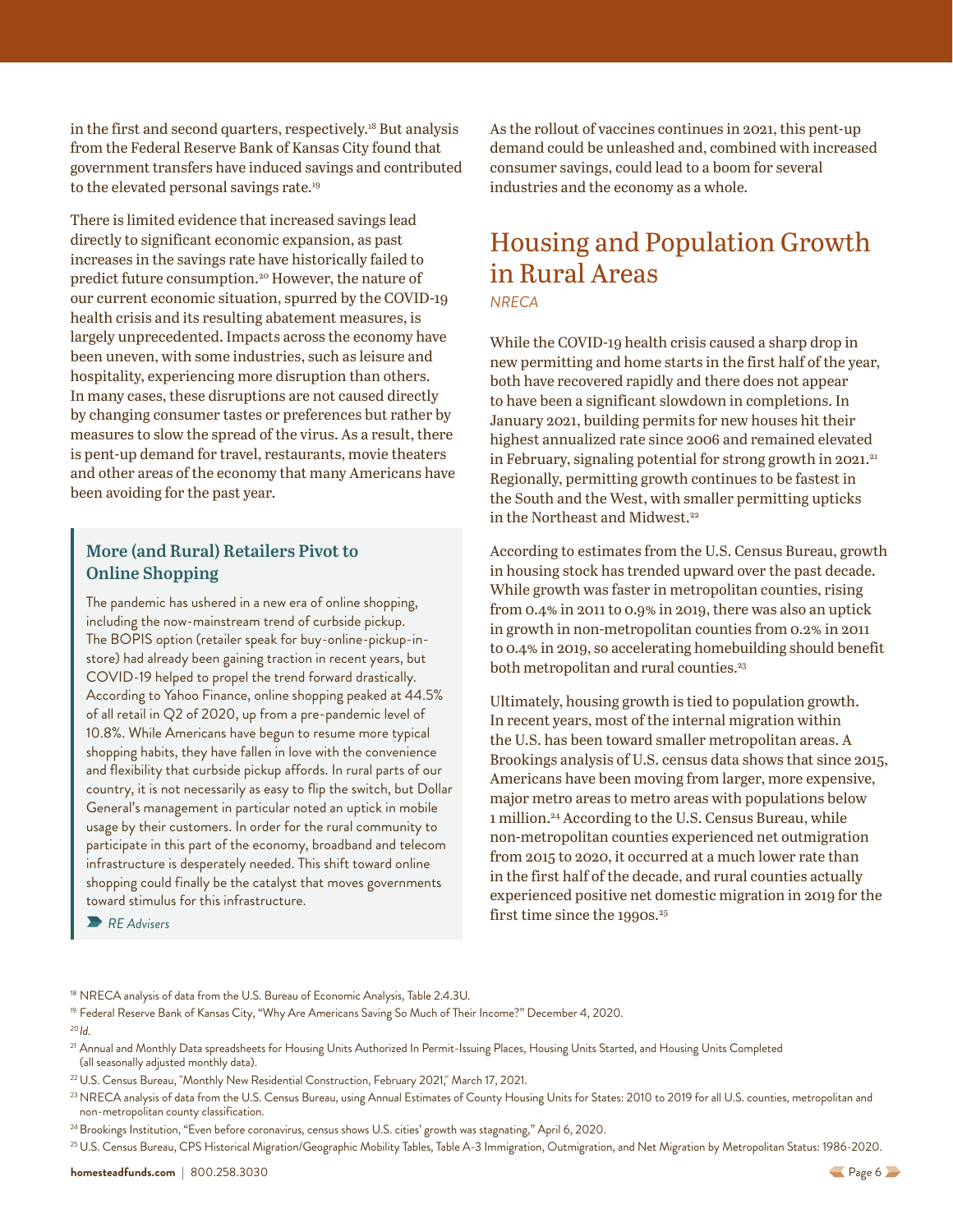<span id="page-6-0"></span>While it is too soon to project the long-term effects, there are early indications that increased teleworking during the health crisis may lead to a more permanent shift toward greater allowance of remote work.26 If more Americans have flexibility to telework, more may choose to live in rural areas where cost of living, especially housing, is significantly more affordable. This could lead to net immigration into non-metropolitan counties, as well as continued growth of suburbs and exurbs farther from the major cities in more rural parts of suburban counties.<sup>27</sup> At best, If remote work becomes more prevalent, it could help reverse the "brain drain" that sees many younger rural residents leave to pursue education and jobs. This will be especially true in rural areas that have attractive amenities, good services and infrastructure (especially schools

#### U.S. New Residential Construction (Seasonally Adjusted Annual Rate)



Sources: U.S. Census Bureau and U.S. Department of Housing and Urban Development.

If remote work becomes more prevalent, it could help reverse the "brain drain" that sees many younger rural residents leave to pursue education and jobs.

and broadband connectivity), and reasonable access to transportation such as regional airports. Obviously, access to high-speed, reliable internet will be crucial, which is a challenge in many rural areas.<sup>28</sup>

If there is an influx of new or returning residents to rural America, then new housing will need to be built, which will further stimulate local economies. A recent study by the National Association of Homebuilders found that building 1,000 single-family homes generates nearly \$111 million in taxes and fees, many of which support local government, and creates 2,900 full-time jobs during construction. Multi-unit housing produced about half that impact per unit. Homebuilding also produces demand for a large number of associated industries for supplies and services, many of which tend to be concentrated locally.<sup>29</sup>

#### **Housing Roars Back, Supported by Low Mortgage Rates**

Housing in the U.S. has been systematically underinvested in since the 2008/2009 financial crisis as millennials have put off moving into single-family homes — until now. In the months before COVID-19, millennials were finally starting to buy and build new homes. But when the pandemic hit — bringing low mortgage rates and higher demand for residential space — the flood gates opened. Housing sector analysts estimate that the long-run equilibrium for homebuilding in the U.S. happens at a rate of 1.5 million units per year; that's how many housing starts you need each year to replace old housing stock and keep up with population growth. The U.S. housing market hit that new-unit level late in 2019 for the first time since 2007. In fact, from late 2008 to 2013, annual housing starts ran at less than half of the long-term rate. Single-family housing units are leading the trend, while multifamily starts are lagging. Regionally, new housing starts are lowest in the Northeast corridor, but regions outside of the Northeast are booming.

*RE Advisers*

<sup>28</sup> *Forbes,* "Time To Move? Data Suggests Americans May Flee To Rural Areas Post-COVID," August 6, 2020.

<sup>29</sup> National Association of Home Builders, "What Building 1,000 Homes Means to the U.S. Economy," April 2, 2020.

<sup>&</sup>lt;sup>26</sup> Gartner, Inc., "Gartner Survey Finds 90% Of HR Leaders Will Allow Employees To Work Remotely Even After COVID-19 Vaccine Is Available," December 15, 2020. <sup>27</sup> Pew Research Center, "About a fifth of U.S. adults moved due to COVID-19 or know someone who did," July 6, 2020.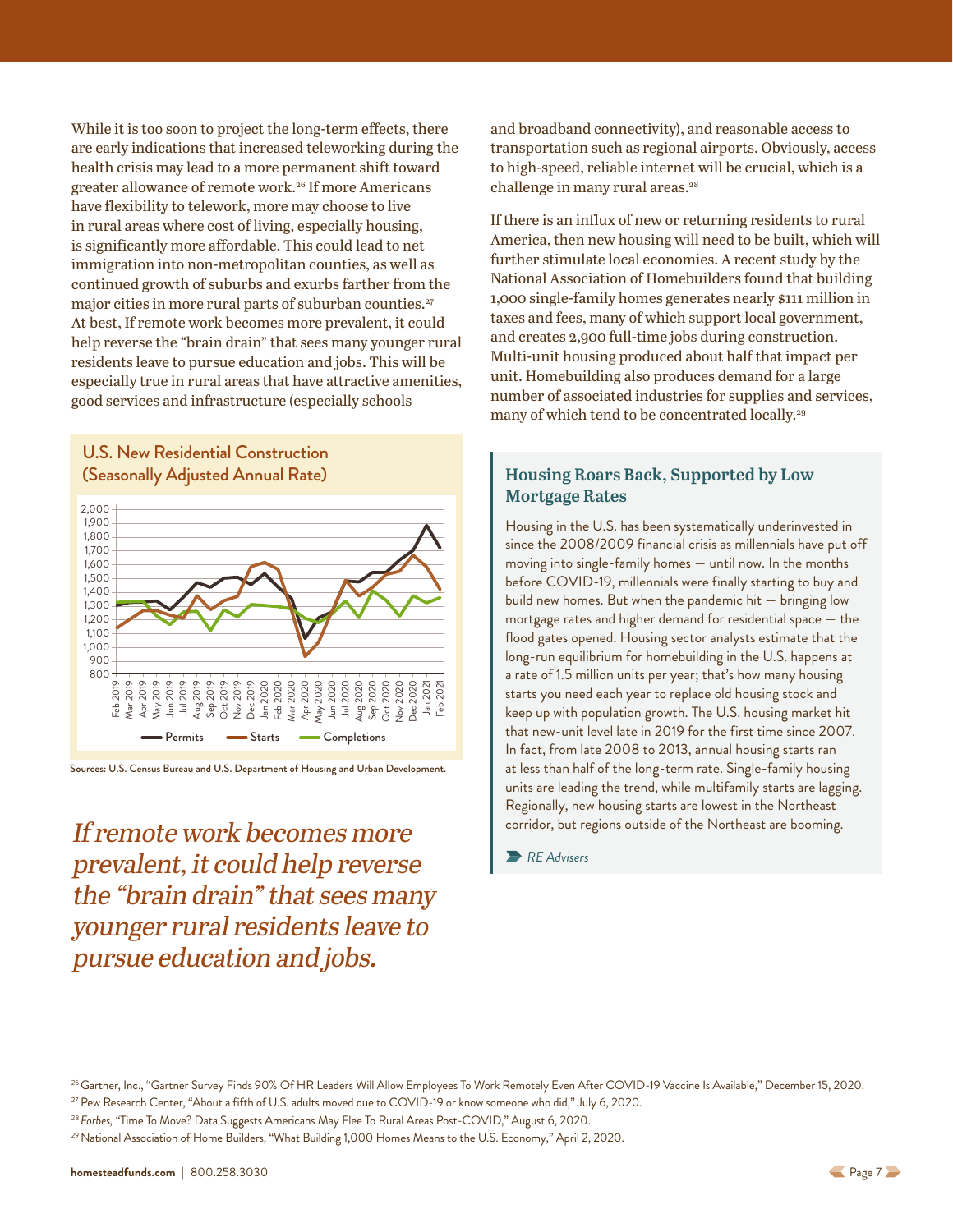## <span id="page-7-0"></span>COVID-19 Exacerbates Rural Health Care Issues *NRECA*

When the COVID-19 virus first spread to the United States, metropolitan areas were initially hit hardest. In a matter of months, however, infection rates in rural areas rose drastically. From August 2020 through the end of the year, the weekly rate of new COVID-19 infections and deaths in rural areas was higher than in metro regions, as shown in the graphs below.30

Many rural hospitals were already facing financial struggles, with 135 closures since 2010 and 19 closures in 2020 alone.31 According to the Center for Healthcare Quality and Payment Reform, more than 500, roughly a quarter of all rural hospitals, were at an immediate risk of closure even before the pandemic. An additional 300 rural hospitals were identified as being at a high risk of closure.<sup>32</sup>

COVID-19 has had a substantial impact on hospitals nationwide. The American Hospital Association estimates that hospitals experienced losses totaling \$323.1 billion from March to December 2020. The financial impact was greater in the beginning months of the pandemic, with an estimated loss of \$202.6 billion from March to June 2020, or an average loss of \$50.7 billion per month. The projected loss from July to December 2020 was estimated to be

\$120.5 billion, or \$20.1 billion per month.33 Roughly onethird of all hospitals in the country are in rural areas, 34 and these additional financial losses can put even more pressure on rural hospitals that were already at risk of closure.

These losses can be largely attributed to three main factors: revenue losses from reduced nonessential elective surgeries, new costs of treating COVID-19 patients and increased spending on personal protective equipment (PPE) for hospital staff. Elective surgeries normally contribute approximately \$200 billion in revenue for U.S. hospitals each year,<sup>35</sup> but the pandemic has created a backlog of these nonessential surgeries in order to provide enough resources for COVID-19 patients. The estimated cost of treating COVID-19 patients can be more than \$20,000 per patient, and more than \$80,000 for patients who require ventilators.<sup>36</sup> Additionally, as demand for PPE spiked and created supply shortages, PPE prices skyrocketed in April 2020, marking an estimated 1,000% increase from pre-COVID-19 prices.37

#### Weekly Rate of New COVID-19 Infections and Deaths — Per 100K Population





#### Source: Daily Yonder, Covid-19 Dashboard for Rural America

30The Daily Yonder, Covid-19 Dashboard for Rural America.

- <sup>31</sup> The Cecil G. Sheps Center for Health Services Research, 179 Rural Hospital Closures: 2005 Present (135 Since 2010).
- <sup>32</sup> The Center for Healthcare Quality and Payment Reform, "Rural Hospitals at Risk of Closing," January 21, 2021.
- <sup>33</sup> The American Hospital Association, "Hospitals and Health Systems Continue to Face Unprecedented Financial Challenges due to COVID-19," June 2020.
- <sup>34</sup> The American Hospital Association "Fast Facts on U.S. Hospitals, 2021," January 2021.
- <sup>35</sup> Elsevier Public Health Emergency Collection, "The likely economic impact of fewer elective surgical procedures on US hospitals during the COVID-19 pandemic," November 2020.
- <sup>36</sup> Health System Tracker, "Potential costs of COVID-19 treatment for people with employer coverage," March 13, 2020.
- <sup>37</sup> The Society for Healthcare Organization Procurement Professionals, "PPD Costs Analysis," April 14, 2020.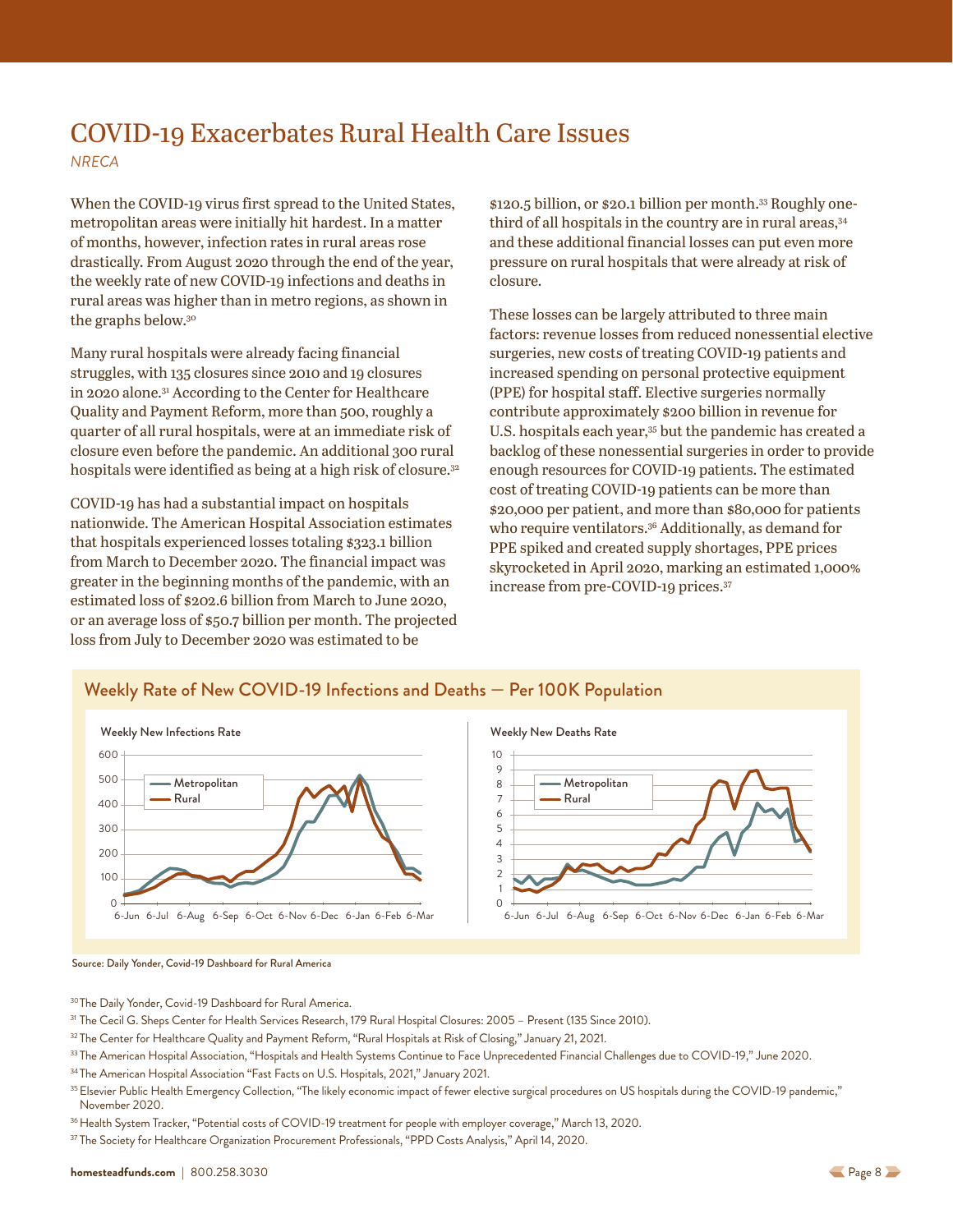<span id="page-8-0"></span>Rural Americans already have a greater risk of poor health outcomes due to less access to health care and higher poverty rates.38 As more rural hospitals close or become vulnerable to closing, more rural Americans will lose access to vital nearby health care.

#### **Telemedicine Fills a Gap in Rural Care**

Telehealth service providers have been some of the biggest beneficiaries of the pandemic, significantly outperforming traditional primary care providers (e.g., hospitals, clinics) that have been overwhelmed by COVID-19 patients and have failed to adapt to the digital age. Virtual physician visits, from the comfort of patients' homes, provide a safe and flexible alternative for patients who are in need of nonemergency medical help. However, as with other economic issues in rural America, the lack of broadband access remains a hurdle in enabling telehealth services for people in remote areas. But the promises of telehealth are real and significant, especially for rural communities that are medically underserved. Over 120 rural hospitals have shuttered since 2010, and rural regions have struggled to recruit and retain health care professionals. The Centers for Medicare & Medicaid Services (CMS), which oversees health coverage for millions of Americans, has expanded the type of health care visits and reimbursement rate for telehealth during the pandemic and is advocating making these telehealth policies permanent and widely accessible even in the post-pandemic world. With government support and the advent of video technology, we expect health care providers that embrace telehealth will be the most successful going forward.

*RE Advisers*

Virtual physician visits, from the comfort of patients' homes, provide a safe and flexible alternative for patients who are in need of nonemergency medical help.

### Expected Recovery for Agriculture Sector *NRECA*

The COVID-19 pandemic has affected most areas of the U.S. economy, and the agricultural sector is no exception. In 2020, the virus, and associated response measures, caused severe disruptions for the industry, including reduced demand for crops, livestock and dairy, which led to unused product and lowered commodity prices.39

However, the outlook turned more positive toward the end of 2020 and into 2021. USDA data show that prices received for most major agriculture products recovered to approach, and in many cases exceed, 2019 levels by the end of 2020, after falling earlier in the year. Corn prices, for example, dropped nearly 23% below 2019 prices in July but by December they were 7% higher than the previous December and by January 12% higher than in January 2020.40 Other products, such as wheat and soybeans, experienced comparatively smaller price drops but are now at levels not seen since 2015.<sup>41</sup>

U.S. agricultural commodity futures prices have similarly recovered in early 2021, with many commodities trading at higher prices than at the beginning of the year,<sup>42</sup> after seeing significant declines during the late summer of 2020.43 These price increases are also accompanied by expected increases in production. In its 2021 commodity outlook reports, the USDA projects that combined planted acreage for corn, soybeans and wheat will increase by 3.9% and reach its highest level since 2016,44 while beef and pork production are projected to both increase by 1.4% in 2021.45

The USDA forecasts that cash receipts for both crops and animals will each increase by more than 5% in 2021.46 After increasing by 44.2% in 2020, net farm income, or profit, is expected to be 8.1% lower in 2021, which is primarily due to an expected decrease in direct federal government payments. Such payments in 2020, composed mostly of assistance for COVID-19 relief, were more than double 2019 levels and are forecast to be 11.3% higher in 2021 than in 2019.47 In spite of the decline relative to 2020, net farm income in 2021 is forecast to be 21% above the average of \$92.1 billion for years 2000 through 2019.48

40 NRECA analysis of data from the U.S. Department of Agriculture National Agricultural Statistics Service, Prices Received.

**[homesteadfunds.com](https://www.homesteadfunds.com/)** | 800.258.3030 [P](#page-7-0)age 9 Page 9 Page 9 Page 9 Page 9 Page 9 Page 9 Page 9 Page 9 Page 9 Page 9 Page 9 Page 9 Page 9 Page 9 Page 9 Page 9 Page 9 Page 9 Page 9 Page 9 Page 9 Page 9 Page 9 Page 9 Page 9 Page

<sup>&</sup>lt;sup>38</sup> Centers for Disease Control and Prevention, About Rural Health.

<sup>39</sup>Homestead Funds, Mid-Year 2020 U.S. Economic Outlook: *A Focus on Rural America,* August 2020, pp.7-8,

<sup>41</sup> *Id.*

<sup>&</sup>lt;sup>42</sup> NRECA analysis of commodity price data provided by the American Farm Bureau Federation.

<sup>43</sup> U.S. Department of Agriculture, "America's Farmers: Resilient Throughout the COVID Pandemic," October 13, 2020, Chart 2.

<sup>44</sup>U.S. Department of Agriculture, Grains and Oilseeds Outlook for 2021, February 19, 2021.

<sup>45</sup>U.S. Department of Agriculture, U.S. Livestock and Poultry Outlook, February 19, 2021.

<sup>46</sup>U.S. Department of Agriculture, Highlights from the February 2021 Farm Income Forecast, updated February 5, 2021.

<sup>47</sup>NRECA calculations based on data from the U.S. Department of Agriculture, Summary of U.S. Farm Income Financial Indicators.

<sup>48</sup>U.S. Department of Agriculture, Highlights from the February 2021 Farm Income Forecast, updated February 5, 2021.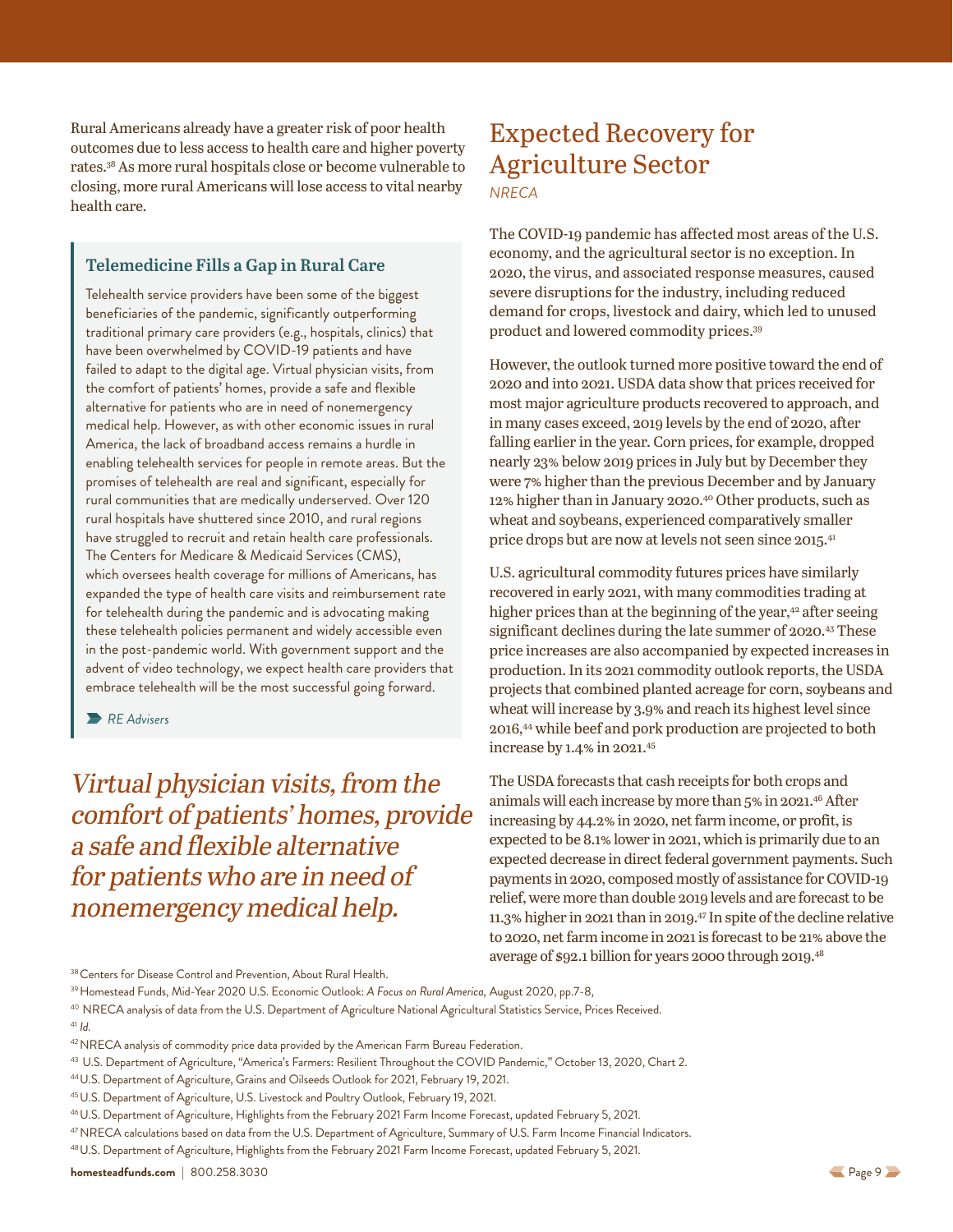



Source: NRECA analysis of data from the U.S. Department of Agriculture National Agricultural Statistics Service





Source: NRECA analysis of commodity futures prices from the American Farm Bureau Federation

Higher income levels for some may lead to increased investments in new technologies. The COVID-19 pandemic, and attempts to limit its financial impact for the food industry, has led to a greater interest in automation technologies, suggesting potential for acceleration of existing trends.49 In the agricultural sector, this could mean further adoption of advanced irrigation, harvesting, fertilization and breeding practices through digital applications enabled by broadband connectivity. Precision agriculture involves applying new technologies to improve productivity and sustainability, making farming more efficient by managing and minimizing crop production inputs, such as raw materials and labor, and maximizing

outputs. In a 2019 report, the USDA estimated that the full potential of these digital technologies is between \$47 billion and \$65 billion annually.<sup>50</sup> The USDA's report notes the importance of rural broadband connectivity, which is necessary for unlocking more than one-third of that potential value, or \$18 billion to \$23 billion per year. Just as the COVID-19 pandemic has already highlighted the role that broadband can play in the daily lives of many Americans through telework and telehealth, it also further underscores the economic potential that high-speed communications technologies can have for American farms.

#### **Farms Embracing New 'Smart' Equipment**

Precision agriculture, the ability to collect and analyze farm data to improve decision-making, is hitting an inflection point. Farmers are investing in new equipment, and like appliances and vehicles, the new options have all kinds of technology capabilities. As some industry experts have noted recently, the industry is now on the verge of the "Fourth Agricultural Revolution." Precision technology, which includes such tools as GPS guidance systems, variable-rate controls and yieldmonitoring software, can potentially unlock crop yields that are three to four times higher than today's. We are seeing this potential reflected among companies in the agriculturemachinery sector, whose new offerings could translate to higher profitability over time. John Deere, the leading agriculturalequipment manufacturer, now has over 200,000 connected machines on 190 million technologically engaged acres across the U.S. The number of engaged acres has tripled in the past year alone.

*RE Advisers*

49Brookings Institution, "Automation from farm to table: Technology's impact on the food industry," November 23, 2020.

<sup>&</sup>lt;sup>50</sup>U.S. Department of Agriculture, A Case for Rural Broadband: Insights on Rural Broadband Infrastructure and Next Generation Precision Agriculture Technologies, April 2019.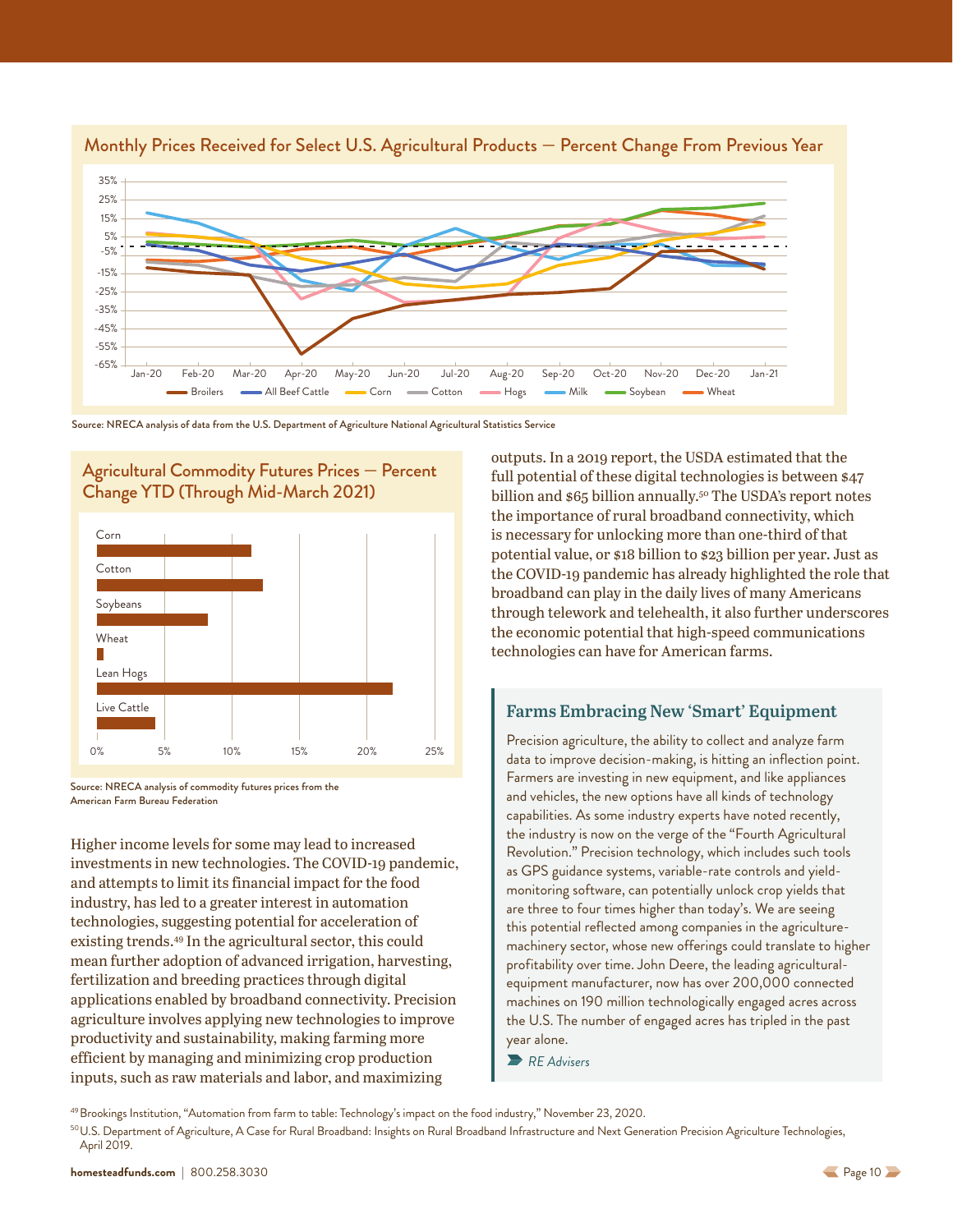### <span id="page-10-0"></span>Oil and Gas Extraction Impacts for State Revenues *NRECA*

The COVID-19 pandemic has led to extended impacts on the U.S. natural resources and mining sector, particularly for oil and gas production. According to the U.S. Energy Information Administration (EIA), 22 states produce crude oil and 34 states produce natural gas, with a majority of extraction occurring in rural areas.<sup>51, 52</sup> Large downturns in oil and gas production can significantly affect local economies in states that collect taxes on extraction and impact royalty owners who receive income based on production.

After a strong start in the early months of 2020, natural gas production dropped in May and has consistently remained below 2019 levels, with December production still more than 3% below levels in the previous December.53 Crude oil production saw a similar trend, with the first three months of 2020 exceeding 2019 levels, followed by a steep decline. Since May, monthly production has remained down, often at least 10%-15% below 2019 production levels.54

U.S. 2020 Monthly Production of Natural Gas and Crude Oil — Percent Change From Previous Year



In 2019, 34 states<sup>55</sup> levied approximately \$14.9 billion in severance taxes, which the U.S. Census Bureau defines as, "Taxes imposed distinctively on removal (severance) of natural resources (e.g., oil, gas, coal, other minerals, timber, fish, etc.) from land or water and measured by the value or quantity of products removed or sold."56 States use those taxes to fund numerous local priorities, such as schools, law enforcement and hospitals. Based on data from the U.S. Census Bureau, total severance taxes collected in 2020 were 39.5% lower than in 2019.57 This large shortfall in tax collection will put additional pressure on state and local governments to find new avenues to make up those losses in revenue or reduce their own spending budgets. For example, in 2019, Texas collected \$3.7 billion<sup>58</sup> in sales, state and local taxes on extraction, but in 2020 collections on these taxes fell to \$2.3 billion,59 leading to a 38% decrease in annual revenue from these taxes. In 2019, severance taxes made up 2.8% of all taxes received by the state of Texas.<sup>60</sup>

For royalty owners who receive payments for extraction from their land, lower production also means a decline in income, which can further translate to less spending in their local economies. Less production also means that there are fewer oil and gas workers, who would typically spend some of their income within the community.

Lower tax revenues in 2020 has been a widespread issue, with many states facing revenue shortfalls going forward. An October report from the Center on Budget and Policy Priorities estimated that shortfalls faced by states, localities, tribal nations and U.S. territories will reach between \$480 billion and \$620 billion through 2022.<sup>61</sup> As the U.S. continues to recover from the pandemic, state and local entities will face revenue challenges that could have Source: NRECA analysis of data from the U.S. Energy Information Administration lasting impacts for their communities and economies.

<sup>51</sup> U.S. Energy Information Administration, Monthly Production Report.

52U.S. Department of Agriculture Economic Research Service, Emerging Energy Industries and Rural Growth, November 2013, p.2. 53 NRECA analysis of data from the U.S. Energy Information Administration, Monthly Crude Oil and Natural Gas Production. <sup>54</sup> Id.

- 55 Urban-Brookings Tax Policy Center, The State of State (and Local) Tax Policy, p.33.
- 56U.S. Census Bureau, Government Finance and Employment Classification Manual, Description of Tax Categories Manual, Code: T53, p.161.
- <sup>57</sup> U.S. Census Bureau, Annual Survey of State Government Tax Collections.
- <sup>58</sup> Texas Oil & Natural Gas Industry, Annual Energy & Economic Impact Report 2019.
- <sup>59</sup> Texas Oil & Natural Gas Industry, Annual Energy & Economic Impact Report 2020.

60U.S. Census Bureau, 2019 State Government Tax Tables.

<sup>61</sup> Center on Budget and Policy Priorities, "Pandemic's Impact on State Revenues Less Than Earlier Expected But Still Severe," October 30, 2020.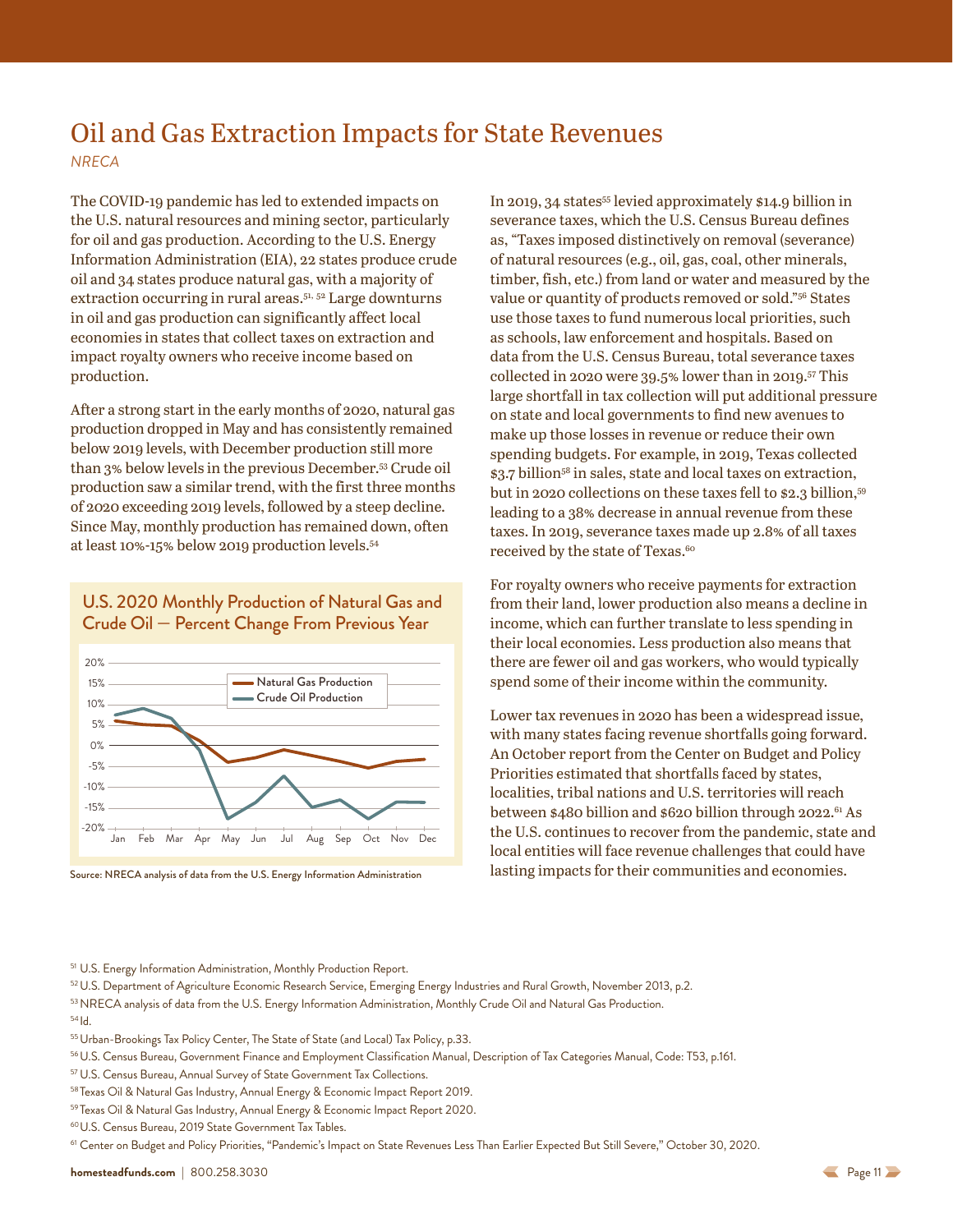#### <span id="page-11-0"></span>**How Work-From-Home Affects Natural Gas**

You might not expect it, but natural gas supply in the U.S. is driven by oil prices. How? Although some natural gas is produced on a standalone basis, natural gas is also a byproduct of fracking for oil, and the Texas Railroad Commission, which regulates the industry, requires that gas be piped into storage, increasing supply and holding natural gas prices down. When oil prices are high, there's more fracking and more natural gas supply. In the pandemic, oil demand collapsed as the commute changed from a drive to a walk to the other side of the house, thus pressuring natural gas supply. Meanwhile, natural gas demand has remained steady. As such, natural gas pricing has doubled from mid-2020 lows. Looking ahead, this trend could reverse somewhat, as people return to work and oil demand returns to more normal levels, creating more natural gas supply again.

*RE Advisers*

Utility-scale wind and solar projects represent major investments that can be an economic boon for rural areas, creating construction jobs over a one- or two-year period that bring money into local rural communities. Many wind turbine manufacturing facilities are also located in rural areas. Once operational, wind and solar projects require continued maintenance over their lifetime.

# Wind and Solar Growth Contributes to Rural Economies *NRECA*

At the end of 2019, U.S. wind capacity stood at 104.3 gigawatts (GW), while utility-scale<sup>62</sup> solar capacity stood at 37.8 GW,<sup>63</sup> representing more than \$240 billion in economic investment.<sup>64</sup> One GW of wind is enough to power over 280,000 homes, while one GW of solar can power nearly 200,000.65

When the COVID-19 health crisis hit, there were significant concerns that the virus and the social distancing measures to contain it would delay many new wind and solar projects planned to come online in 2020. While there is not yet a final reporting of new capacity additions in 2020, preliminary data from EIA indicate that the U.S. added 14.2 GW of new wind and 10.4 GW of new solar capacity at utility scale plants last year, well exceeding previous annual records for both technologies. EIA expects that an additional 21.7 GW of wind capacity and 30.4 GW of solar capacity will be added by the end of 2022, and that growth will continue over the next two decades even without major changes in federal or state energy and climate policies.<sup>66</sup>

Large wind projects require significant amounts of land without obstructions that can impact airflow. For this reason, 99% of all U.S. wind capacity is in rural areas, with the greatest concentration in the Midwest and Texas. As the size of utility-scale solar photovoltaic (PV) projects has grown in recent years, they too are being sited in rural areas.<sup>67</sup> In 2019, wind and solar projects combined to contribute \$2.2 billion in state and local taxes and lease payments to private landowners, and this figure will grow as deployment increases.<sup>68</sup> These funds can provide a steady and predictable stream of tax and lease revenues over the life of the project, generally 20 to 30 years, with far less volatility than is found in agricultural or oil and

<sup>66</sup> Estimates and forecasts for 2020 through 2023 are from EIA's Short Term Energy Outlook, March 2021.

 $^{62}$  Statistics are for utility-scale wind and solar projects of 1 MW or larger. Unlike rooftop solar that is common in urban and suburban areas, utility-scale solar projects are generally mounted on the ground.

<sup>&</sup>lt;sup>63</sup> NRECA calculations using data from the U.S. Energy Information Administration, Form EIA-860.

<sup>64</sup>American Clean Power Association, Onshore wind power facts, and utility-scale solar fact.

<sup>65</sup>NRECA calculations using EIA data from 2019. Average residential usage and average capacity factors for wind and solar are from EIA's *Electric Power Monthly,* Table 6.07.B.

<sup>67</sup> Natural Resources Defense Council, Clean Energy Sweeps Across Rural America, November 2018.

<sup>&</sup>lt;sup>68</sup> American Clean Power Association, Onshore Wind Power Facts, and Utility-Scale Solar Facts.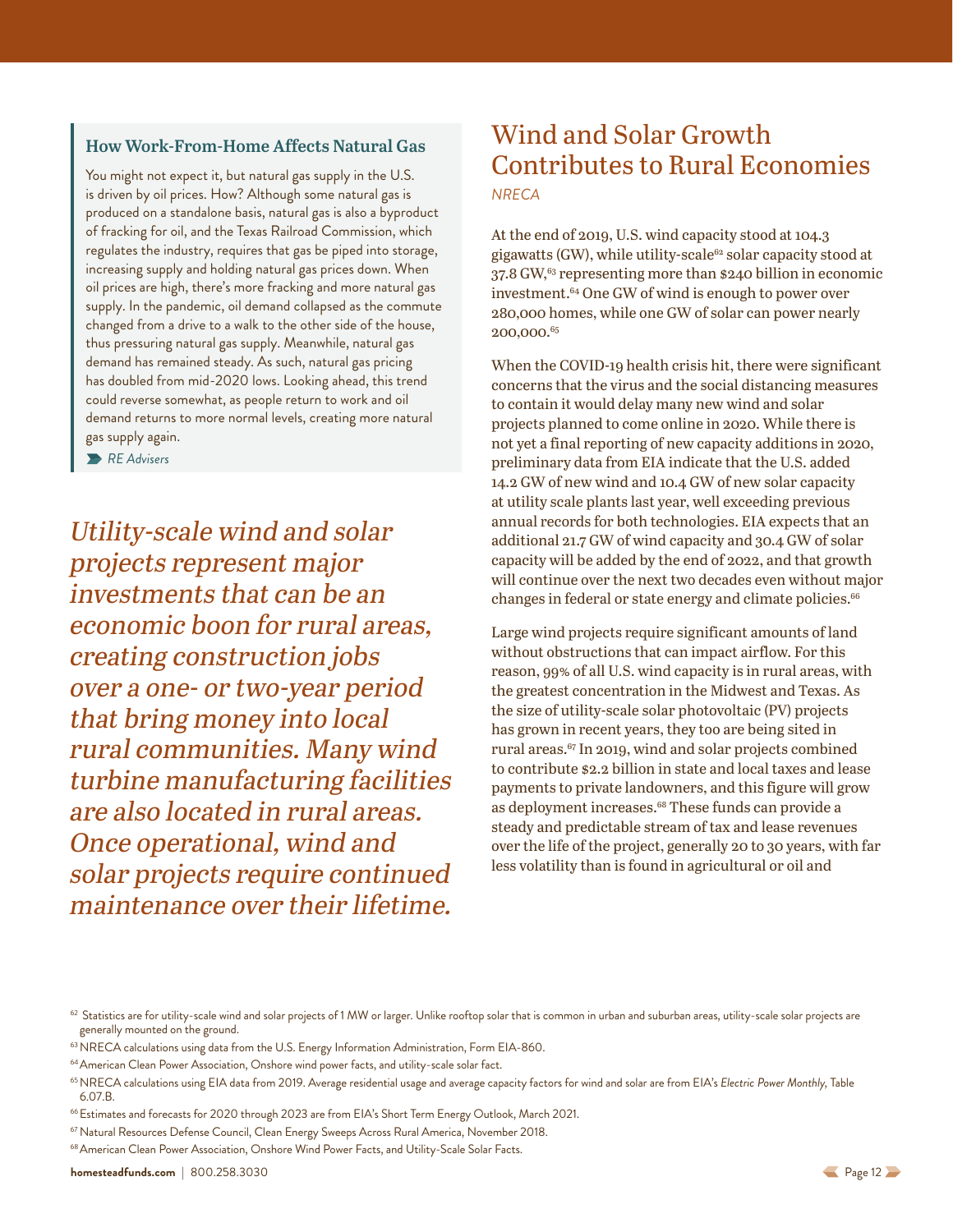

#### <span id="page-12-0"></span>Recent and Planned Utility-Scale Wind and Solar Capacity Additions

Source: U.S. Energy Information Administration Short-Term Energy Outlook, March 2021

gas extraction.69 Wind turbines have a fairly small footprint at ground level at the base of each tower, so portions of farmland leased for wind can still be used for crops and grazing.70 Duel usage of land leased for solar PV is more limited because panels cover much of the land used, but there are opportunities for some continued agricultural use, including pollinators and grazing. $71$ 

Utility-scale wind and solar projects represent major investments that can be an economic boon for rural areas, creating construction jobs over a one- or two-year period that bring money into local rural communities. Many wind turbine manufacturing facilities are also located in rural areas.72 Once operational, wind and solar projects require continued maintenance over their lifetime. Though the number of workers needed is small compared with traditional fossil-fuel and nuclear power plants,<sup>73</sup> the sheer scale of recent and projected deployment means that these projects will support a significant number of well-paying high-skilled jobs, especially in areas where there is already skilled labor locally from community technical colleges or existing manufacturing facilities.74

#### **Green Tech Trends Outside the U.S.**

Outside of the U.S., in particular Europe and Asia, governments have been quicker to embrace green energy policies. In Europe, the EU Green Deal is being billed as the "largest economic stimulus Europe has seen since the Marshall Plan following World War II." The deal aims for a 50%-55% cut in emissions by 2030 and net zero carbon emissions by 2050. From an investment standpoint, we see some beneficiaries of this green revolution. For instance, many of the largest electric utilities in Europe could see a spike in 'rate base'  $-$  i.e., the average price per unit of energy. They may also have higher earnings growth, perhaps as high as 15%-20% per year, as governmentfunded spending on clean infrastructure ramps up in the coming years. The automotive and transportation industries are also potential beneficiaries of the green revolution, with the French government proposing a support package to boost demand for electric vehicles.

*RE Advisers*

<sup>&</sup>lt;sup>69</sup> Rocky Mountain Institute, Seeds of Opportunity, 2021.

<sup>&</sup>lt;sup>70</sup> U.S. Department of Energy Office of Energy Efficiency & Renewable Energy, Wind Energy's Economic Impacts to Communities.

<sup>71</sup> GreenBiz, "Dual-use solar farms welcome nature back to the land," June 10, 2020.

<sup>72</sup> Rocky Mountain Institute (RMI), Seeds of Opportunity, 2021.

<sup>73</sup> Forbes, The Challenge Facing Biden's Green Jobs Agenda? Green Jobs, January 19, 2021.

<sup>74</sup> RMI, Seeds of Opportunity, 2021. See also: National Renewable Energy Laboratory, The Wind Energy Workforce in the United States: Training, Hiring, and Future Needs, July 2019.